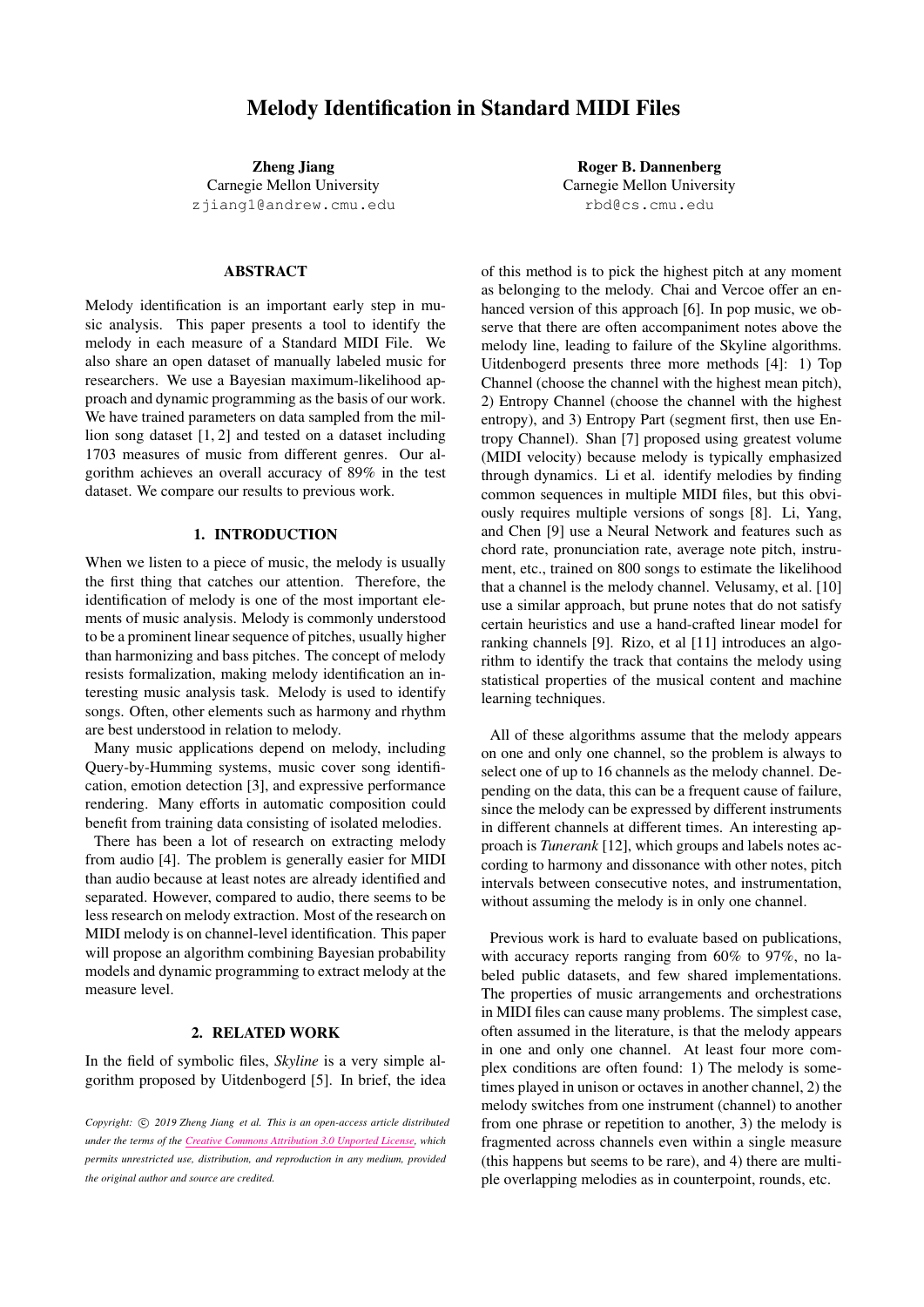### 3. DATASET

In most related work, published links to datasets have expired, so we collected and manually labeled a new dataset which contains the training data of 5823 measures in 51 songs and test data of 1703 measures in 22 songs. For each song in the training data, the melody is mostly all on one channel, which is labeled as such. (This made labeling much easier, but we had to reject files where the melody appeared significantly in multiple channels or there is no melody at all.) In the test data, the melody is not constrained to a single channel, and each measure of the song is labeled with the channel that contains the melody. Measure boundaries are based on tempo and time signature information in the MIDI file. The MIDI files are drawn from songs in the Lakh dataset [\[1\]](#page-5-0). This collection contains MIDI files that are matched to a subset of files in the million song dataset [\[2\]](#page-5-1). We used tags there to limit our selection to pop songs.

The test data is collecting from Chinese, Japanese, and American pop songs. We specifically chose popular music because melody is usually present and there is usually a single melody. In addition, we hope to use this research in learning about melody structure in popular music.

It might be noted that there are many high quality MIDI files of piano music. Since all piano notes are typically on one channel, this can make the melody identification or separation a more challenging problem, and different techniques are required. We assume that in our data, once the channel containing the melody is identified, it is fairly easy to obtain the melody. Either the melody is the only thing present in the channel, or the melody is harmonized, and the melody is obtained by removing the lower notes using the Skyline algorithm.

## 4. ALGORITHM

Our problem consists of labeling each measure of a song with the channel that contains the melody. (It would be useful also to allow non-labels, or *nil*, indicating there is no melody, but our study ignores this option.) The algorithm begins with a Bayesian model to estimate  $M_{m,c}$ , the probability that channel  $c$  in measure  $m$  contains the melody. The estimation uses features that are assumed to be jointly normally distributed and independent. Features are calculated from the content of each channel, considering the measure itself and  $N$  previous and subsequent measures, with  $N \in \{0, 1, \dots\}$  In all of our experiments, we assume that melody *never* appears on channel 10, which is used for drums in General MIDI.

Although we could stop there and report the most likely channel in each measure,

$$
c_m = \operatorname*{argmax}_{c} M_{m,c} \tag{1}
$$

this does not work well in practice. There are many cases where a measure of accompaniment, counter-melody or bass appears to be more "melody-like" than the true melody. (For example, the melody could simply be a whole note in some measures.) However, it is rare for the melody to switch from one channel to another because typically the melody is played by one instrument on one channel. Channel switches are only likely to occur when the melody is repeated or on major phrase boundaries.

We can consider the melody channel for each measure,  $c<sub>m</sub>$ , as a sequence of hidden states and per-measure probabilities as observations. We wish to find the most likely overall sequence  $c_m$  according to the per-measure probabilities, and taking into account a penalty for switching channels from one measure to the next. We model the probability of the hidden state sequence  $c_m$  as:

$$
P(c_m) = \prod_m \boldsymbol{M}_{m,c_m} S_{c_{m-1},c_m} \tag{2}
$$

where  $S_{c_{m-1},c_m} = 1$  if there is no change in the channel  $(c_{m-1} = c_m)$ , and  $S_{c_{m-1},c_m}$  is some penalty less than one if there is a channel change  $(c_{m-1} \neq c_m)$ . Thus, channel switches are allowed from any measure to the next, but channel switches are considered unlikely, and any labeling that switches channels frequently is considered highly unlikely.

The parameters of this model must be learned, including: statistics for features used to estimate  $M_{m,c}$ , the best feature set, the number of neighboring measures  $N$  to use in computing features, and the penalty  $S$  for changing channels. We select the feature set and compute feature statistics using our training dataset, and we evaluate their performance and sensitivity to  $N$  and  $S$  using the test dataset.

#### 4.1 Bayesian Probability Model

The probability of melody given a set of features is repre-sented by Equation [3,](#page-1-0) where  $C_0$  is the condition that the melody is present,  $C_1$  indicates the melody is not present,  $x_i$  are feature values, and n is the number of real-valued features. The details of features will be discussed in a later paragraph.

<span id="page-1-0"></span>
$$
P(C_0|x_1,\ldots,x_n) \tag{3}
$$

By Bayes' theorem, this conditional probability can be rewritten as Equation [4.](#page-1-1)

<span id="page-1-1"></span>
$$
P(C_0|x_1,\ldots,x_n) = \frac{P(C_0)P(x_1,\ldots,x_n|C_0)}{P(x_1,\ldots,x_n)}\qquad(4)
$$

With the assumption of independence for each feature, we can rewrite this as Equation [5:](#page-1-2)

<span id="page-1-2"></span>
$$
P(C_0|x_1,\ldots,x_n) = \frac{1}{Z}P(C_0)\prod_{i=1}^n P(x_i|C_0)
$$
 (5)

where  $Z$  is:

$$
Z = P(x_1, ..., x_n) = \sum_{k=0}^{1} (P(C_k) \prod_{i=1}^{n} P(x_i | C_k))
$$
 (6)

Our features  $x_i$  are continuous values. Because we have limited training data, we adopt a Naive Bayes approach and assume they are independent and distributed according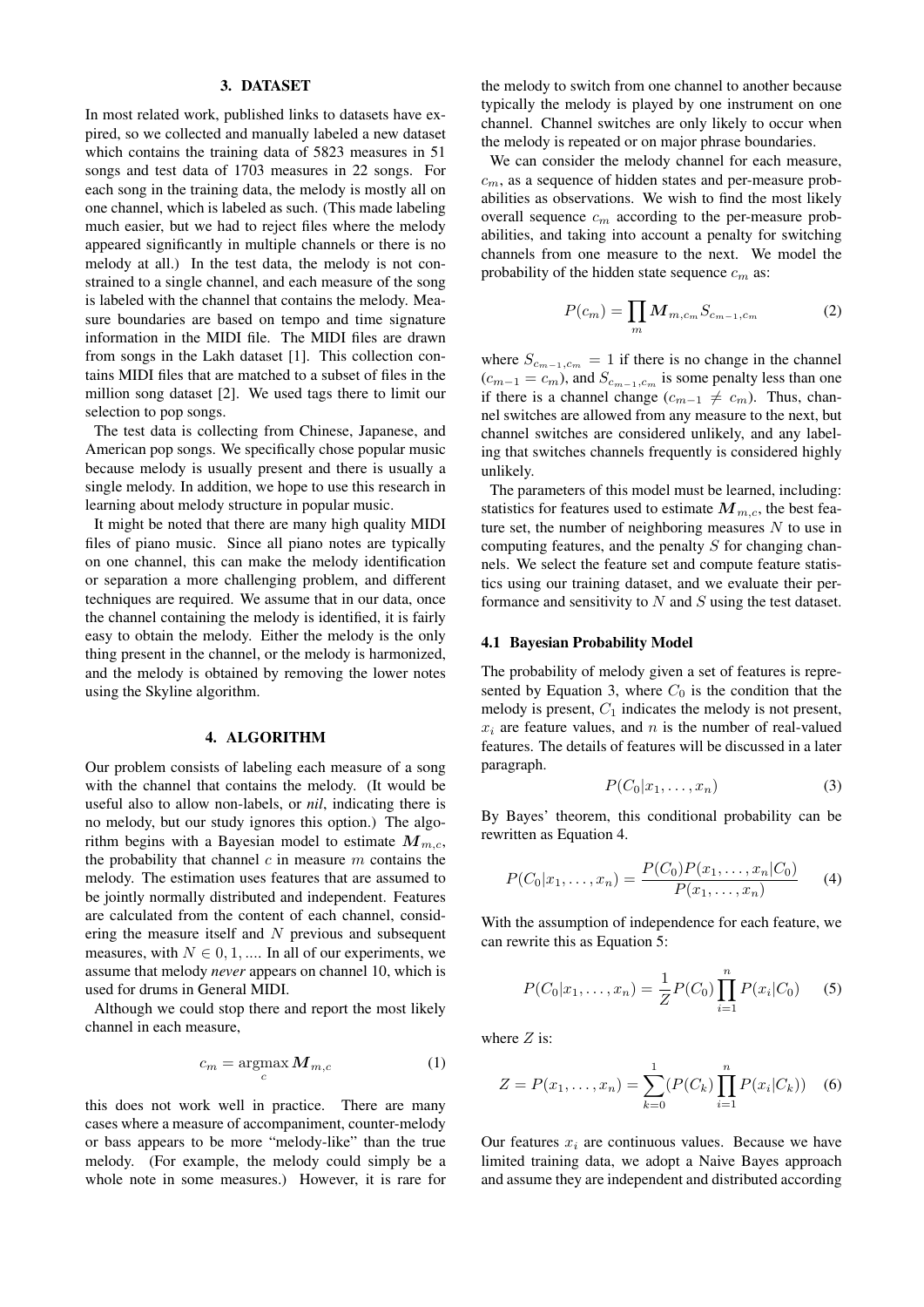to a Gaussian distribution as in Equation [7.](#page-2-0) Under this assumption, we can simply collect feature statistics  $\mu_{i,k}$  and  $\sigma_{i,k}$  from training data to estimate the probability model.

<span id="page-2-0"></span>
$$
P(x_i = v | C_k) = \frac{1}{\sqrt{2\pi\sigma_{i,k}^2}} e^{-\frac{(v - \mu_{i,k})^2}{2\sigma_{i,k}^2}}
$$
(7)

We now describe the details of features, which are note\_density, vel\_mean, vel\_std, pitch\_mean, pitch\_std, IOI\_mean, and IOI\_std:

### *4.1.1 Note Density*

The note density is the sum of all note durations divided by the total length of the music (Equation [8\)](#page-2-1). A melody without rests has a note density of 1, a rest has note density of 0, a sequence of triads without rests has a note density of 3, etc.

<span id="page-2-1"></span>
$$
note\_density = \frac{\Sigma_{note} note. \text{dur}}{total\_length}
$$
 (8)

#### *4.1.2 Velocity*

We take the mean and standard deviation of velocity (Equations [9](#page-2-2) and [10\)](#page-2-3).

<span id="page-2-2"></span>
$$
vel\_mean = \frac{\sum_{i=1}^{N} note_i.\text{vel}}{N} \tag{9}
$$

<span id="page-2-3"></span>
$$
vel\_std = \sqrt{\frac{1}{N-1} \sum_{i=1}^{N} (note_i.\text{vel} - vel\_mean)^2}
$$
 (10)

*4.1.3 Pitch*

We take the mean and standard deviation of pitch (Equations [11](#page-2-4) and [12\)](#page-2-5).

<span id="page-2-4"></span>
$$
pitch\_mean = \frac{\sum_{i=1}^{N} note_i.\text{pitch}}{N} \tag{11}
$$

<span id="page-2-5"></span>
$$
pitch\_std = \sqrt{\frac{1}{N-1} \sum_{i=1}^{N} (pitch_i.\text{vel} - pitch\_mean)^2}
$$
\n(12)

## *4.1.4 Inter-Onset Interval*

The Inter-Onset Interval, or IOI, means the interval between onsets of successive notes. Considering that ornaments and chords may introduce a very short IOIs, we set a window of 75 ms, and when two note onsets are within that window, we treat them as a single onset [\[13\]](#page-6-9). IOI calculation is described in detail in Algorithm [1.](#page-2-6)

## 4.2 Training data

We compute features for each measure and channel of the training data. For feature selection, we use crossvalidation, dividing the training songs into 5 groups, holding out each group and estimating  $\mu_{i,k}$  and  $\sigma_{i,k}$  from the remaining training data, and evaluating the resulting model by counting the number of measures where the melody channel is judged most likely by the model. We take the average result over all five groups.

Result: The mean and standard deviation of a list of notes in onset-time order

*stats* is an object that implements the calculation of mean and standard deviation;

*note*[*i*] is the  $i^{th}$  note; *N* is the number of notes;  $i \leftarrow 0$ : while  $i < N$  do  $j \leftarrow i + 1;$ while  $(j < N) \land (note[j].\text{on_time} - note[j] -$ 1].on\_time)  $< 0.075$  do  $j \leftarrow j + 1;$ end if  $j < N$  then  $IOI \leftarrow note[j].$ on\_time –  $note[i].$ on\_time; stats.add\_point( $IOI$ ); end  $i \leftarrow i$ ; end  $IOI_mean \leftarrow stats.get_mean();$  $IOI\_std \leftarrow stats.get\_std();$ Algorithm 1: IOI Feature Calculation

<span id="page-2-6"></span>After doing this for every combination of features (7 features, thus 127 combinations), for various values of  $N$  (the maximum distance to neighboring measures to use in feature calculation), we determine the features that produce the best result for each value of N.

We then re-estimate the probability model using *all* of the training data. In principle, we should also use the training data to learn the best window size  $N$  and the best penalty S, but in our training data, melodies are all in one channel, so the ideal value of  $N$  for this data should be large, and the ideal S should be zero (highest penalty) to prevent the melody from changing channels. Instead, we will determine  $N$  and  $S$  from our test data, where every measure is labeled as melody or not, and we will report how these parameters effect accuracy using the test dataset.

#### 4.3 Melodic probability

To prepare for the dynamic programming step, we compute  $M_{m,c}$ , which is the natural log of the probability of melody in channel  $c$  at measure  $m$ . (The feature values are different for each combination of  $m$  and  $c$ .) In the next step, note that if we find the labels with the greatest sum of log probabilities, it is equivalent to finding the labels with the greatest product of probabilities. Logarithms are used to avoid numerical underflow.

## 4.4 Dynamic Programming

We use dynamic programming to select the channel containing the melody in each measure. Algorithm [2](#page-3-0) shows how the assignment of channels maximizes the sum of  $M_{m,c}$  values adjusted by subtracting  $SP = -\log(S)$ each time the melody changes channels. The backtracking step is not shown since it is standard.  $1$ 

<span id="page-2-7"></span><sup>&</sup>lt;sup>1</sup> https://en.wikipedia.org/wiki/Viterbi\_algorithm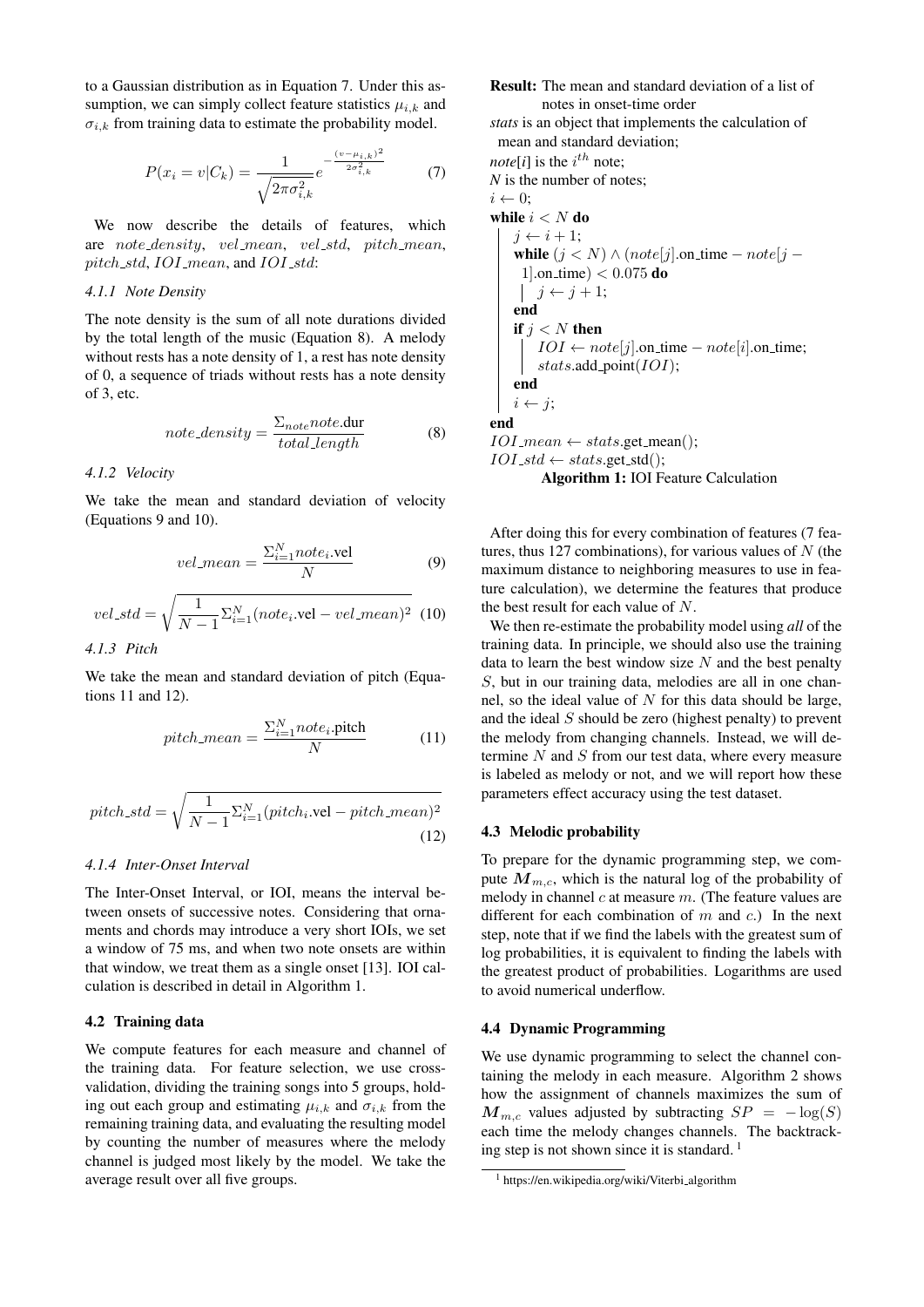Result: For each measure, determine the channel containing the melody.

N is the number of measures, indexed from 0 to  $N - 1$ ; C is the number of channels, indexed from 0 to  $C - 1$ ;  $SP$  is channel switch penalty, a parameter;  $SP = -ln(S)$ ;  $A_{m,c}$  is the accumulated score for measure m and channel c;

 $B_{m,c}$  stores the optimal channel number of previous measure;

 $M_{m,c}$  tells how melodic is channel c in measure m; for  $i$  in  $[0 \dots C)$  do  $\quad \parallel \; A_{0,i} \leftarrow {M}_{0,i};$ 

end

for  $m$  in  $[0...N)$  do

```
for c in [0 \dots C] do
x \leftarrow A_{m-1,c} + M_{m,c};B_{m,c} = c;for i in [0 \dots C) do
     y \leftarrow A_{m-1,i} + M_{m,c} - SP;if c \neq i \wedge y > x then
          x \leftarrow y;
          \boldsymbol{B}_{m,c} \leftarrow i;end
end
A_{m,c} \leftarrow x;end
```

```
end
```
Algorithm 2: Dynamic Programming

## 5. EXPERIMENTS AND RESULTS

## 5.1 Training

We tried different combinations of features, and the results are shown in Table [1](#page-3-1) for windows with 5 measures  $(N = 2)$ . The top 5 feature sets are shown along with the mean and standard deviation of accuracy across 5-fold cross-validation. Differences among the top feature sets are minimal. We use all features except velocity standard deviation.

Table [2](#page-3-2) shows the results using each feature individually for 5-measure windows. This shows that all features offer some information (random guessing would be 1/15 or less than 7% correct), but no single feature works nearly as well as the best combination.

If we assume the melody appears in only one channel, which is mostly the case for this training dataset, we can consider the measure-by-measure melody channel results as votes, picking the channel with the majority of votes as the melody channel. Our best feature set (all but velocity standard deviation) gives an accuracy of 96% (2 errors out of 51 songs), using 5-fold cross-validation. In the next section, we relax the assumption that the melody appears in only one channel.

## 5.2 Testing

Our test dataset labels each measure with a set of channels containing melody. In measures with no melody, this is the empty set. In some measures, the melody is duplicated

<span id="page-3-1"></span>

| nd | pm | ps | 1m | 1S | vm | VS     | mean   | std   |
|----|----|----|----|----|----|--------|--------|-------|
|    |    |    |    |    |    | $_{0}$ | 72.40% | 7.20% |
|    |    |    |    |    |    | 0      | 71.60% | 7.06% |
|    |    |    |    |    |    |        | 71.40% | 8.26% |
|    |    |    |    | 0  |    | 0      | 71.40% | 7.70% |
|    |    |    |    | 0  |    |        | 71.00% | 8.83% |

Table 1. Mean and standard deviation of accuracy in 5 fold cross validation using the top 5 feature sets, window size  $=$  5. Here, nd means *note\_density*, pm means pitch mean, ps means pitch std, im means IOI mean, is means *IOI\_std*, vm means *vel\_mean*, and vs means vel std.

<span id="page-3-2"></span>

| nd | pm       | ps       | 1m | İS | vm           | VS       | mean   | std   |
|----|----------|----------|----|----|--------------|----------|--------|-------|
|    | 0        | 0        | 0  | 0  | 0            | $\theta$ | 45.80% | 7.22% |
| 0  |          | 0        | 0  | 0  | 0            | 0        | 44.60% | 8.11% |
| 0  | $\Omega$ |          | 0  | 0  | $\Omega$     | 0        | 35.80% | 6.50% |
| 0  | $\Omega$ | 0        |    | 0  | $\Omega$     | 0        | 31.00% | 2.55% |
| 0  | $\Omega$ | $\Omega$ | 0  |    | $\theta$     | 0        | 30.40% | 5.64% |
| 0  | 0        | 0        | 0  | 0  |              | 0        | 32.00% | 5.87% |
| 0  | $\Omega$ | 0        | 0  | 0  | $\mathbf{0}$ |          | 20.60% | 4.10% |

Table 2. Mean and standard deviation of accuracy in 5-fold cross validation using individual features, window size = 5

in different channels, so the label can can contain more than one channel. Note that if we can identify one channel containing the melody, it is simple to search for copies in the other melodies. Our algorithm labels *every* measure with exactly one melody channel. We consider the output to be correct either if it is in the set of true melody channels according to our manual labels, or if the label is the empty set. Typically, the empty set (no melody label) appears in introductions, endings, and measures where the melody channel rests. In these cases (approximately 12% of all measures), there is no clearly correct answer, so we will not include that in the test.

We evaluated accuracy on the test dataset with many values of  $N$  and  $SP$ . For each value of  $N$ , we used the best feature set as determined from the training data and then evaluated the system with different values of SP. The results are shown in Figure [1.](#page-4-0)

Since  $N$  and  $SP$  are optimized on the test dataset to obtain a best accuracy of 89.15%, there is some risk of overfitting parameters to the test data. Given more labeled data, we would have used a different dataset to select N and SP, and then we could evaluate the entire system on the test dataset. Instead, we argue that the system is not very sensitive to  $N$  or  $SP$ , so overfitting is unlikely. Figure [2](#page-4-1) shows how accuracy is affected by varying the window size using an optimal value of  $SP = 36$  (again, the window includes the measure  $\pm N$  measures, so the window size is  $2N + 1$ ). This figure shows that 5-measure windows worked the best, but windows up to about 15 measures also work well, with just a few percent variation in accuracy.

Figure [3](#page-4-2) shows how the accuracy is affected by varying SP, the switch penalty, using the optimal value of  $N = 2$ .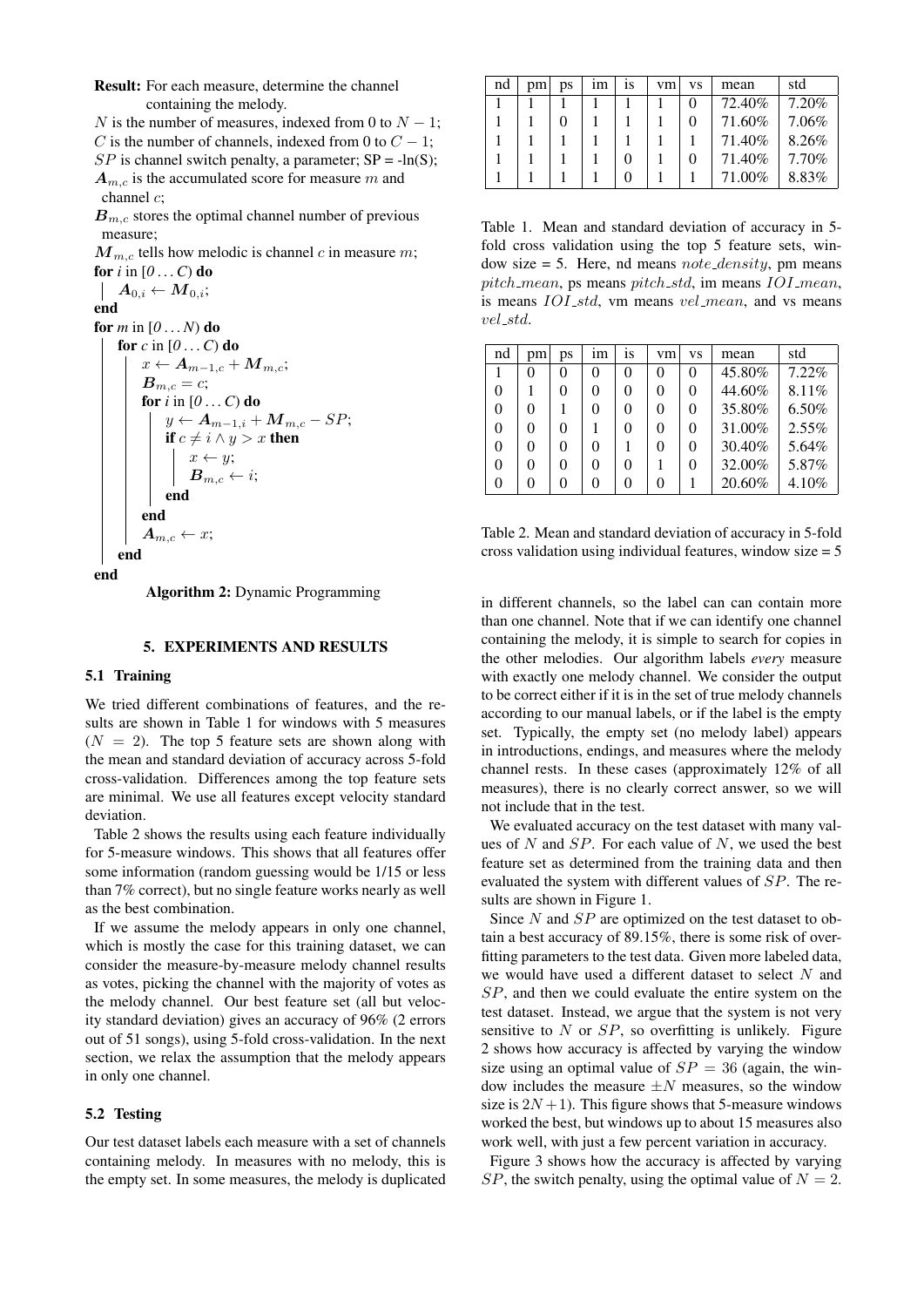<span id="page-4-0"></span>

Figure 1. Accuracy for different values of window size and switch penalty.

<span id="page-4-1"></span>

Figure 2. Accuracy on the test dataset vs. Window Size  $(= 1 + 2N)$  for Switch Penalty = 36.

The best performance is obtained with SP between 30 and 38, but any value from 2 to 38 will achieve performance within a few percent of the best. Since both graphs are fairly flat around the best values of  $N$  and  $SP$ , the exact values of these parameters are not critical for good performance. In fact, we would expect the best values may depend upon style, genre, and other factors.

From the results, we can observe that the increase of window size helps the performance. The highest accuracy goes from 58.00% to 89.15% when the window size grows from 1 to 5. However, accuracy does not continue to increase for even larger windows. We believe the size of 5 measures is large enough to obtain some meaningful statistical features yet small enough to register when the melody has switched channels. In the next section, we analyze some specific examples of success and failure. We also see that the switch

<span id="page-4-2"></span>

Figure 3. Accuracy on the test dataset vs. Switch Penalty with Window Size = 5. The highest accuracy is  $89.15\%$ using any Switch Penalty  $\in \{30, 32, \ldots, 38\}.$ 

penalty matters. When we set the penalty to zero, we get the locally best choice of melody channel at each measure, independent of other measures, but it seems clear that this "locally best, indepenent" policy is not particularly good, and this is why we introduced the Viterbi step to our algorithm. On the other hand, when the penalty is very large, we force all measures to be labeled with the same channel. This is not a good policy either, with at best 71.24% accuracy. The results show that our Viterbi step is effective in using context to improve melody identification.

## 6. ANALYSIS

To better understand our approach, we analyzed some songs in our test dataset.

### 6.1 A Successful Sample

In most of the cases, this algorithm works well. For example, the figure [4](#page-5-3) shows a clip from the popular song "Hotel California." In the figure, the melody is labeled by our algorithm in red (at the top) and other notes are shown in yellow. Notice that this melody is not particularly "melodic" in that it only uses two pitches and there is a lot of repetition. This is one illustration of the need for multiple features and statistical methods. The features for the melody channel have a higher likelihood according to our learned probabilistic model, and the melody is correctly identified.

#### 6.2 Failed Samples

A failure case is shown in Figure [5.](#page-5-4) Here, the detected melody is shown in red at the top of the figure. The same (red) channel actually contained the melody in the immediately preceding channels, but at this point the melody switched to another channel, shown below in yellow. (In the figure, the lower melody is visually separated for clarity, but both channels actually occupy the same pitch range.) Evidently, the algorithm continued to label the top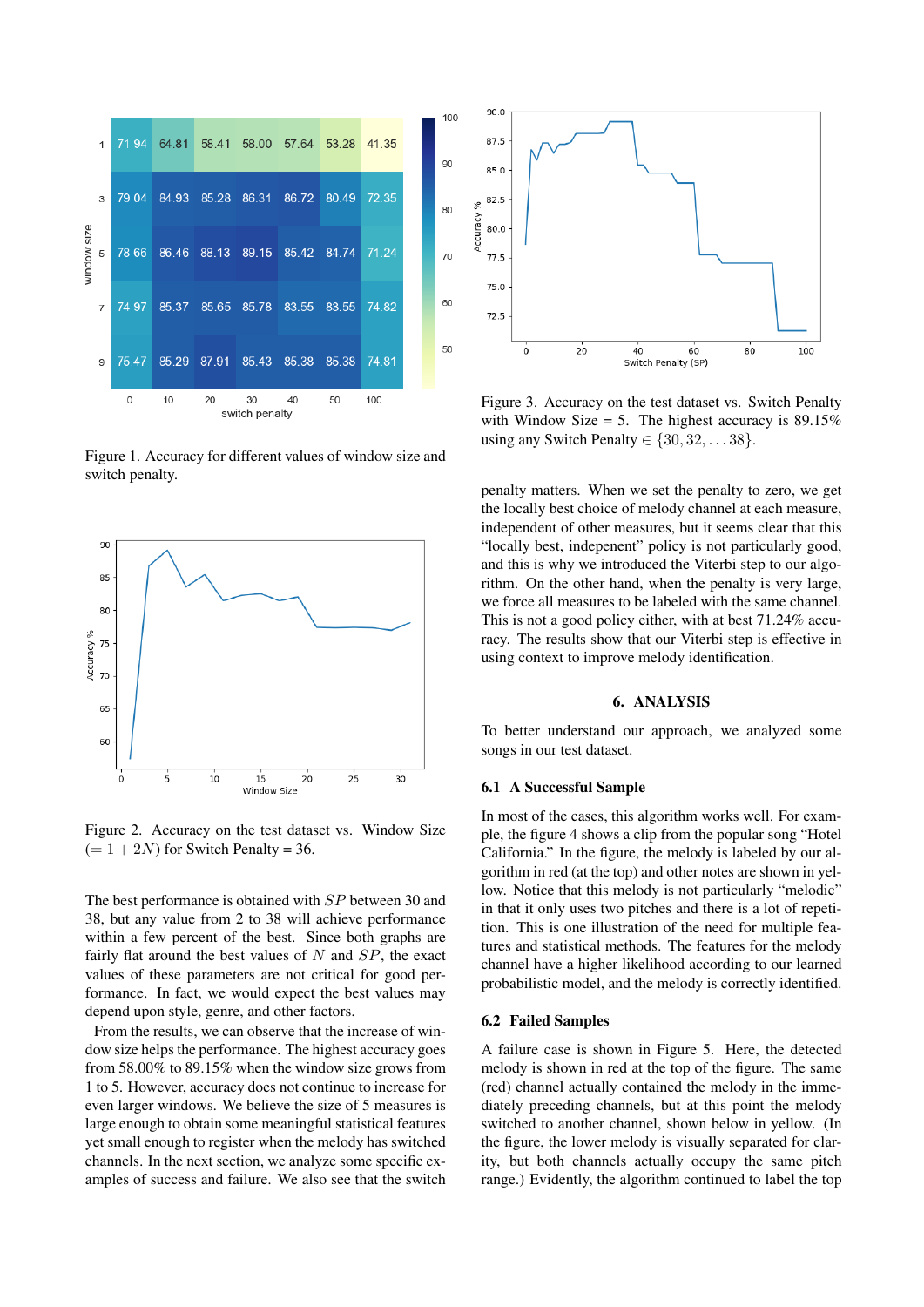<span id="page-5-3"></span>

Figure 4. The melody detected in the song "Hotel California."

(red) channel as melody to avoid the switch penalty that would be required to label the melody correctly. In fact, the true (yellow) melody appeared earlier in the top (red) channel, so perhaps a higher-level analysis of music structure would also be useful for melody identification and disambiguation.

<span id="page-5-4"></span>

Figure 5. The algorithm identified the top (red) channel as melody of "Being," but the correct melody is shown in yellow at the bottom.

Another song in our dataset is "Ali Mountain." In this piece, at measure 12, the melody is split across two different channels, represented in red (darker) and yellow (lighter) in Figure [6.](#page-5-5) Taken together, the combined channels would be judged to be very melodic. However, when we consider the channels separately, it is hard to hear whether either is part of a melody, and our algorithm does not rate either channel highly. Since we assume that the melody will be played by one and only one channel within a measure, the melody is not identified in this test case.

<span id="page-5-5"></span>

Figure 6. Two channels ensemble the melody

### 7. CONCLUSION

In this paper, we contributed a novel algorithm to detect the melody channel for each measure in a MIDI file. We utilize a Bayesian probability model to estimate the probability that the melody is on a particular channel in each measure. We then use dynamic programming to find the most likely channel for melody in each measure considering that switching channels from measure to measure is unlikely. We obtained an overall accuracy of 89% on our test dataset, which seems to compare favorably to most other results in the literature. The lack of a large shared dataset prohibits a detailed comparison.

Our dataset, including Standard MIDI Files, melody labels, associated software, and documentation are available at the following website:

[http://www.cs.cmu.edu/](http://www.cs.cmu.edu/~music/data/melody-identification)∼music/data/melody[identification.](http://www.cs.cmu.edu/~music/data/melody-identification)

## 8. FUTURE WORK

We believe further improvements could be made by studying failures. With bootstrapping techniques, it might be possible to obtain much more training data and learn note-by-note melody identification, which would solve the problem of melodic phrases split across two or more channels. Our current dataset is relatively small, so collecting a larger dataset could be beneficial for tuning this algorithm and developing others. With larger datasets, deep learning and other techniques might be enabled. Perhaps bootstrapping (or semi-supervised learning) techniques could be used starting with the present algorithm to label a larger dataset automatically. We also believe that music structure can play an important role in melody identification. Melodies are likely to be longer sequences that are repeated and/or transposed, and these non-local properties might help to distinguish "true" melodies as perceived by human listeners, even when the melodies are not particularly "melodic" in terms of local features.

### Acknowledgments

In this work, we would like to acknowledge Shuqi Dai for providing some test samples in our dataset.

#### 9. REFERENCES

- <span id="page-5-0"></span>[1] C. Raffel, *Learning-based methods for comparing sequences, with applications to audio-to-midi alignment and matching*. Columbia University, 2016.
- <span id="page-5-1"></span>[2] B.-M. Thierry, P. E. Daniel, W. Brian, and P. Lamere, "The million song dataset," in *ISMIR 2011: Proc. the 12th InternationalSociety for Music Information Retrieval Conference, October 24–28, 2011, Miami, Florida. University of Miami*, 2011, pp. 591–596.
- <span id="page-5-2"></span>[3] Z. Wei, L. Xiaoli, and L. Yang, "Extraction and evaluation model for the basic characteristics of midi file music," in *Control and Decision Conference (2014 CCDC), The 26th Chinese*. IEEE, 2014, pp. 2083– 2087.